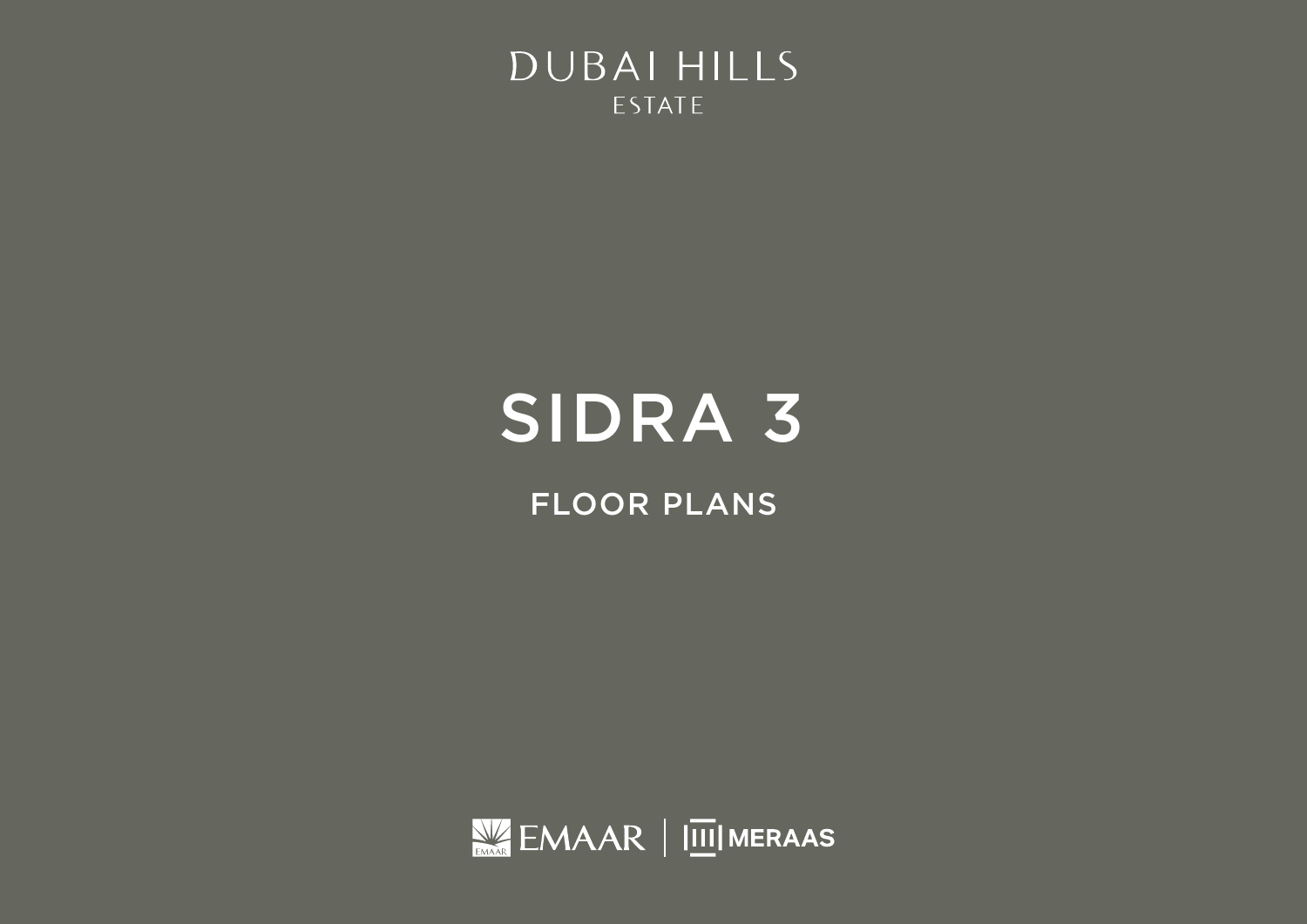### **VILLA 1**

3 Bedroom Total Built Up Area: 3,100 Sq Ft



Ground Floor First Floor

FLOOR PLAN 1. All dimensions are in imperial and metric, and measured from finish to finish excluding construction tolerances. 2. All materials, dimensions, and drawings are approximate only. 3. Information is subject to change without notice, at developer's absolute discretion. 4. Actual area may vary from the stated area. 5. Drawings not to scale. 6. All images used are for illustrative purposes only and do not represent the actual size, features, specifications, fittings, and furnishings. 7. The developer reserves the right to make revisions / alterations, at it's absolute discretion, without any liability whatsoever.



### DUBAI HILLS ESTATE



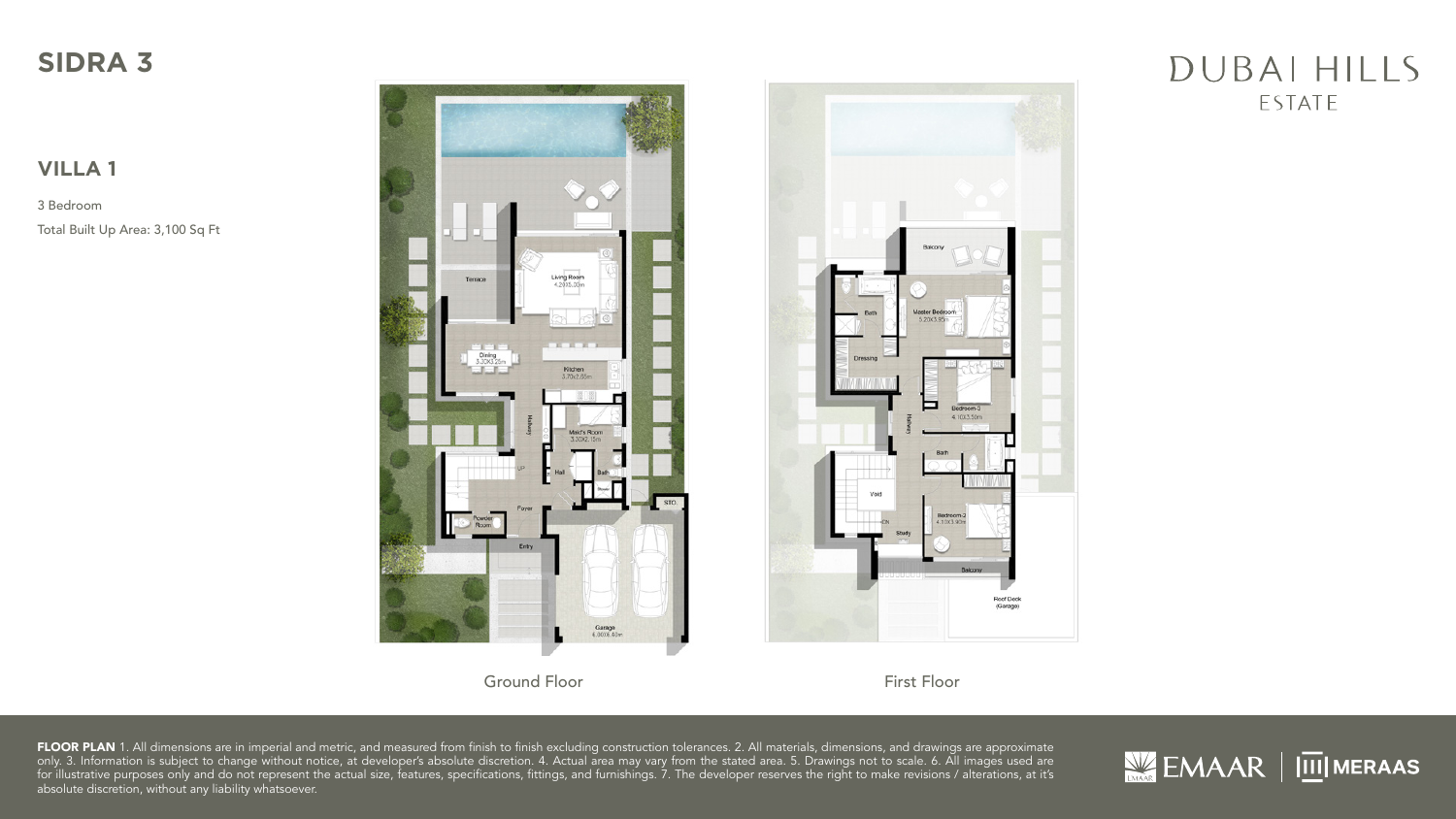#### **VILLA 3**

4 Bedroom Total Built Up Area: 3,533 Sq Ft



Ground Floor First Floor

FLOOR PLAN 1. All dimensions are in imperial and metric, and measured from finish to finish excluding construction tolerances. 2. All materials, dimensions, and drawings are approximate only. 3. Information is subject to change without notice, at developer's absolute discretion. 4. Actual area may vary from the stated area. 5. Drawings not to scale. 6. All images used are for illustrative purposes only and do not represent the actual size, features, specifications, fittings, and furnishings. 7. The developer reserves the right to make revisions / alterations, at it's absolute discretion, without any liability whatsoever.



### DUBAI HILLS ESTATE